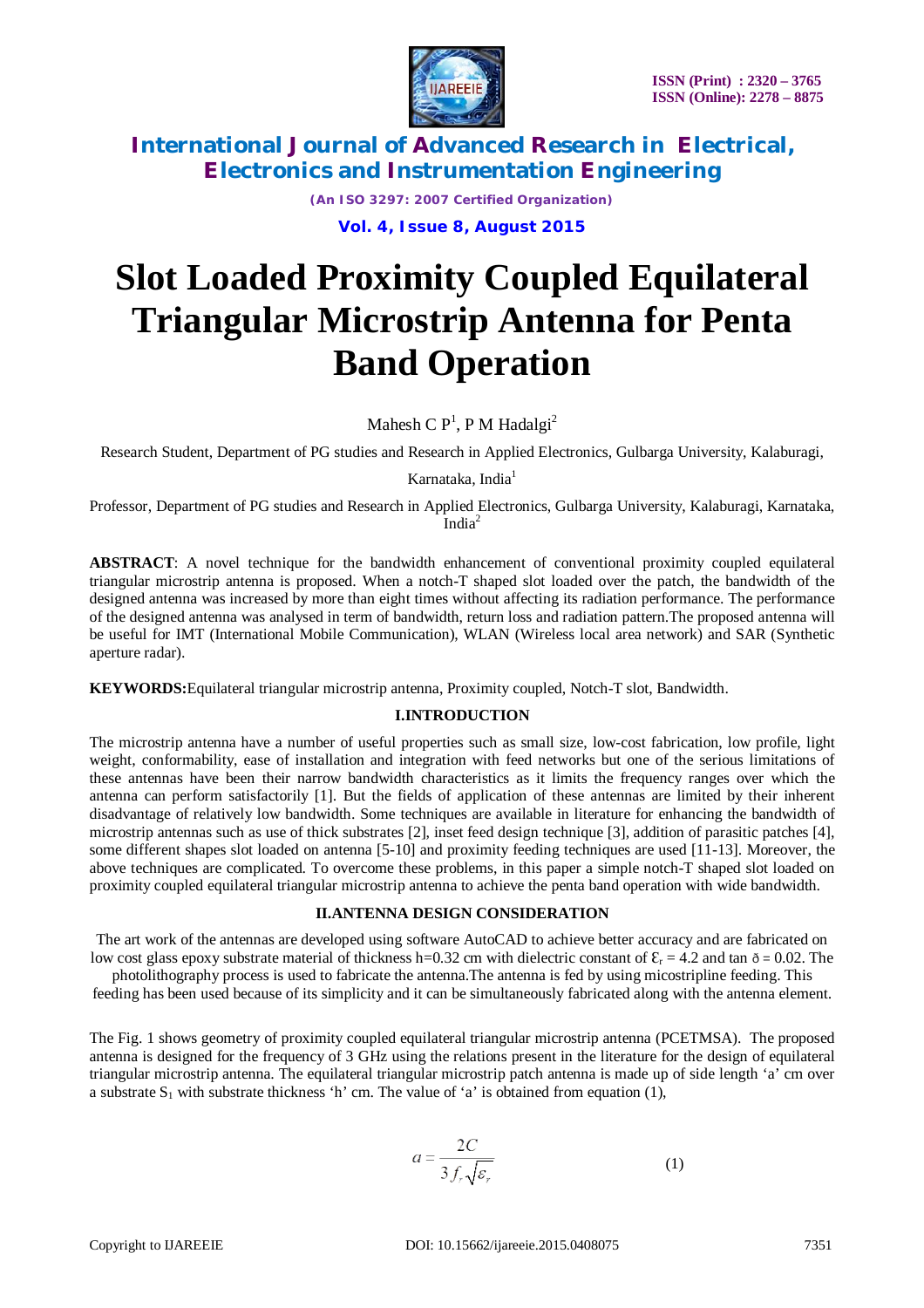

*(An ISO 3297: 2007 Certified Organization)*

**Vol. 4, Issue 8, August 2015**



Fig.1 Geometry of PCETMSA

Where C is the velocity of light and  $f_r$  is the resonating frequency of the proposed antenna. The microstripline feed of length  $L_f$  and width  $W_f$  is etched on the top surface of substrate  $S_2$ . The substrate  $S_2$  placed below substrate  $S_1$  such that the tip of the feedline and the center of the radiating patch coincide one over the other. The bottom surface of the substrate  $S_2$  acts as the ground plane. The h and  $\mathcal{E}_r$  of substrates  $S_1$  and  $S_2$  are same. This type of feed technique is also called as the electromagnetic coupling scheme. The main advantage of this feed technique is that it eliminates spurious feed radiation and provides very high bandwidth due to overall in the increase in the thickness of the microstrip patch antenna.



Further the study is carried out by employing a notch-T slot on the radiating patch which provides high extent in enhancement in bandwidth, where k, l and m are the dimensions of the slot. The geometry and top view of a notch-T slot loaded proximity coupled equilateral triangular microstrip antenna (NTSPCETMSA) as shown in Fig. 2 and Fig. 3. All the specifications of designed antenna are given in Table. 1.

| <b>Antenna Specifications</b>                                         | Dimensions in<br>cm |  |
|-----------------------------------------------------------------------|---------------------|--|
| Side length of equilateral triangle.<br>(a)                           | 2.70                |  |
| Length of the feedline $L_f$                                          | 2.5                 |  |
| Width of the feedline $W_f$                                           | 0.633               |  |
| Length and width of the ground<br>plane $(L_{\circ}$ and $W_{\circ})$ | 4.6                 |  |
| Thickness of substrate S1 and<br>$S_2(h_1+h_2)$                       | 0.64                |  |
| k                                                                     | 1.2                 |  |
|                                                                       | 0.4                 |  |
| m                                                                     | 0.8                 |  |

| Table. 1 Designed specifications of the proposed antennas |  |  |  |  |
|-----------------------------------------------------------|--|--|--|--|
|-----------------------------------------------------------|--|--|--|--|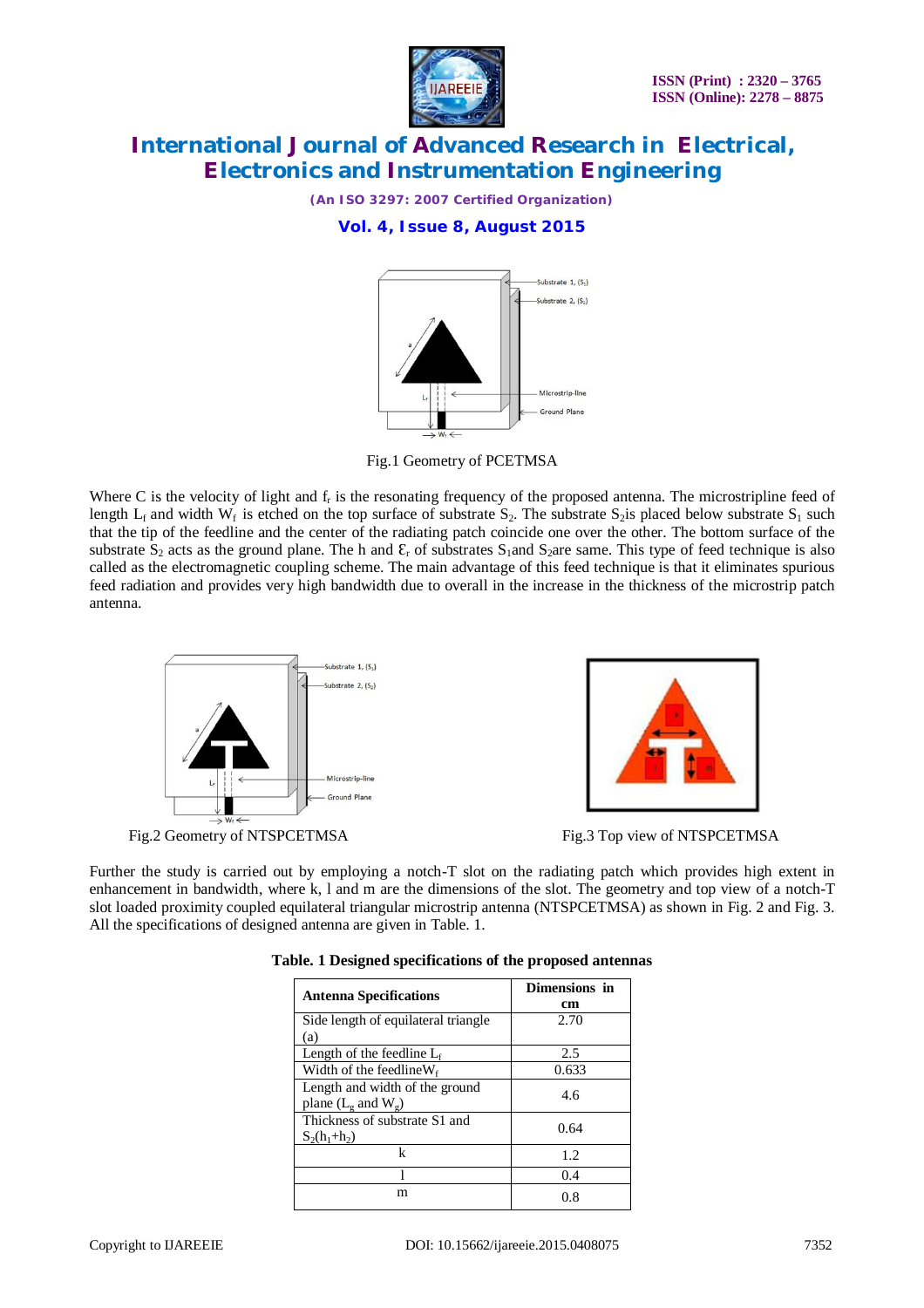

*(An ISO 3297: 2007 Certified Organization)*

#### **Vol. 4, Issue 8, August 2015**

#### **III.RESULT AND DISCUSSION**

The impedance bandwidths over return loss less than -10 dB for the proposed antennas are measured. The measurements are taken on Vector Network Analyzer (Rohde & Schwarz, German make ZVK Model No. 1127.8651). The variation of return loss versus frequency of PCETMSA is as shown in Fig. 4. From the figure it is clear that, the antenna resonates at  $f_1 = 2.82$  GHz which is much closer to the designed frequency of 3 GHz and hence the validates the design. From this graph, the experimental impedance bandwidth is calculated using the formula (2),

$$
BW = \left[\frac{f_2 - f_1}{f_c}\right] \times 100\% \tag{2}
$$

where,  $f_2$  and  $f_1$ are the upper and lower cut off points of resonating frequency when its return loss reaches -10 dB and  $f_c$ is a center frequency between  $f_1$  and  $f_2$ . The PCETMSA resonates at 3GHz with impedance bandwidth of 6.97%  $(2.91$ GHz - 3.12GHz). From the Fig. 5, it is found that the NTSPCETMSA resonates at penta bands of frequencies  $f_1$ = 2.82 GHz (2.75GHz -2.87GHz),  $f_2$ = 4.91 GHz (4.44GHz - 5.28GHz),  $f_3$ = 7.11 GHz (6.97GHz -7.39GHz),  $f_4$ = 7.28 GHz (7.89GHz-8.03GHz)and  $f_5$  = 8.98 GHz (8.43 GHz – 10 GHz), so the overall band width measured for NTSPCETMSA is 46.61%. The proposed antenna is compared with conventional microstrip antenna. All the results are reported in Table. 2.



Fig. 4 Variation of Return Loss v/s Frequency of PCETMSA



Fig. 5 Variation of Return Loss v/s Frequency of NTSPCETMSA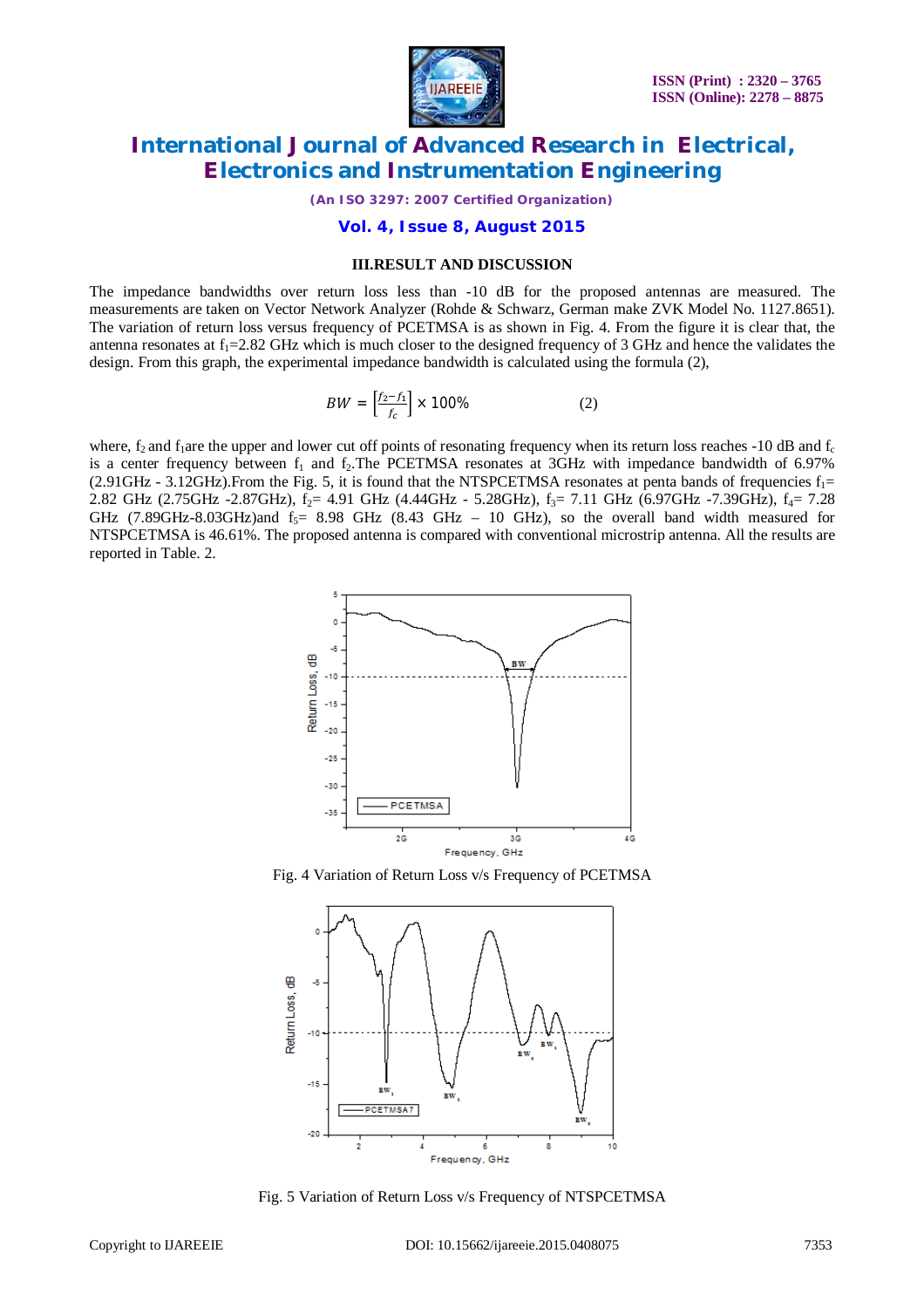

*(An ISO 3297: 2007 Certified Organization)*

### **Vol. 4, Issue 8, August 2015**

| Antenna           | <b>Resonant</b><br><b>Frequency</b><br>(GHz) | <b>Return</b><br>loss | <b>Bandwidth</b><br>in $\left(\frac{6}{6}\right)$ age | <b>Overall</b><br><b>Bandwidth</b> |
|-------------------|----------------------------------------------|-----------------------|-------------------------------------------------------|------------------------------------|
|                   |                                              | (dB)                  |                                                       | in $(\% )$ age                     |
| <b>PCETMSA</b>    | 3                                            | $-30.26$              | 6.97                                                  | 6.97                               |
|                   | 2.82                                         | $-14.85$              | 4.27                                                  |                                    |
|                   | 4.91                                         | $-15.45$              | 17.28                                                 |                                    |
| <b>NTSPCETMSA</b> | 7.11                                         | $-11.21$              | 5.84                                                  | 46.61                              |
|                   | 7.98                                         | $-10.33$              | 2.01                                                  |                                    |
|                   | 8.98                                         | $-17.93$              | 17.21                                                 |                                    |
|                   |                                              |                       |                                                       |                                    |

#### **Table. 2Results of all the proposed antenna**

The X-Y plane co-polar and cross-polar radiation patterns of PCETMSA and NTSPCETMSA are measured at their resonating frequencies and are shown in Fig.6 to Fig.11. For the measurement of radiation pattern, the antenna under test (AUT) i.e., the proposed antennas and standard pyramidal horn antenna are kept in far field region. The AUT, which is receiving antenna, is kept in phase with respective transmitting pyramidal horn antenna. The power received by AUT is measured from  $-0^0$  to  $+360^0$  with the step of  $10^0$ . These figures indicate that the antennas show broad side radiation characteristics. From these figures it is clear that, there is reduction in back lobes and broader side in radiation characteristics.



Fig. 6 Radiation pattern at 3 GHz



Fig. 7 Radiation pattern at 2.82 GHz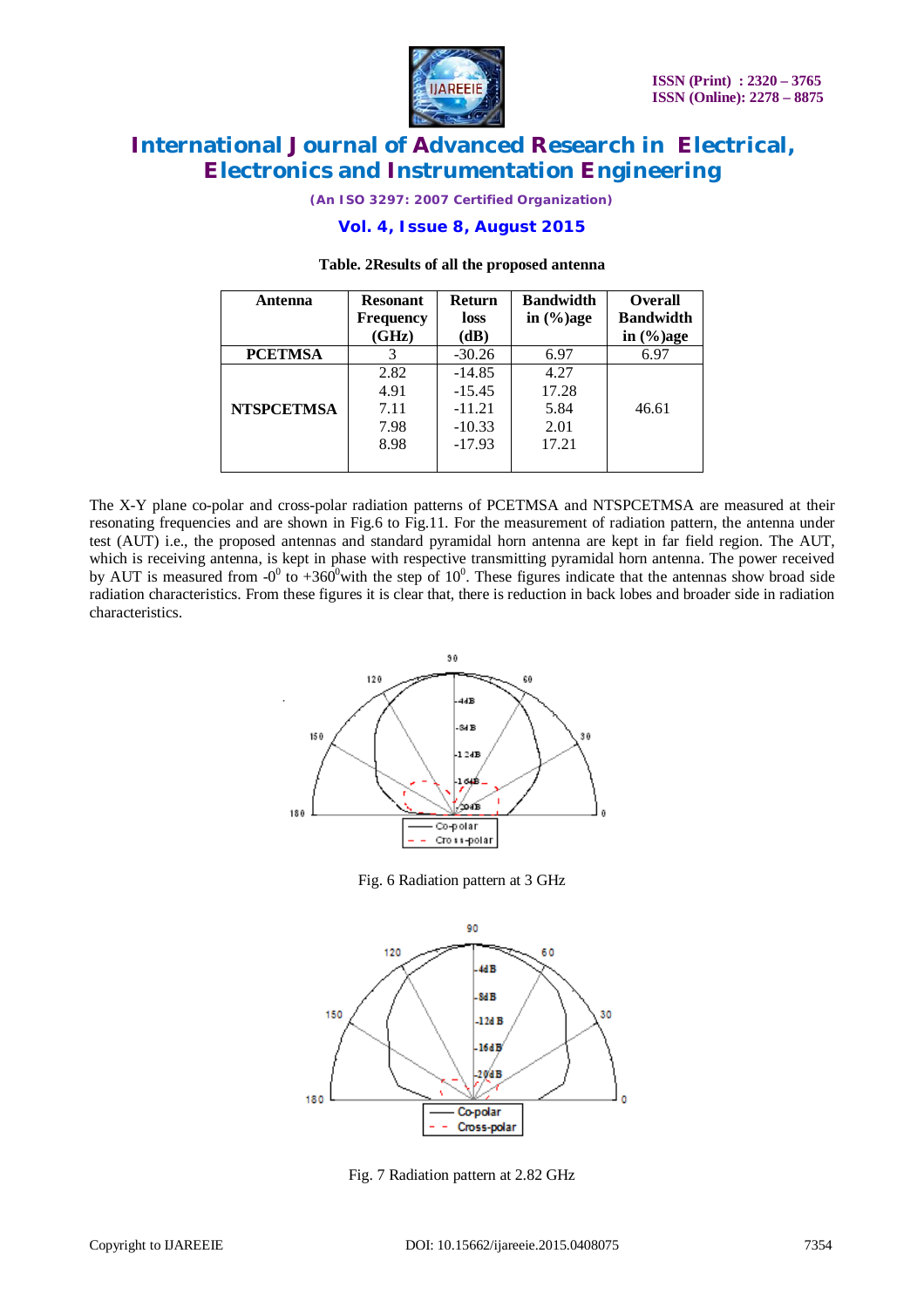

*(An ISO 3297: 2007 Certified Organization)*

**Vol. 4, Issue 8, August 2015**



Fig. 8 Radiation pattern at 4.91 GHz



Fig. 9 Radiation pattern at 7.11 GHz



Fig. 10 Radiation pattern at 7.98 GHz



Fig. 11 Radiation pattern at 8.98 GHz